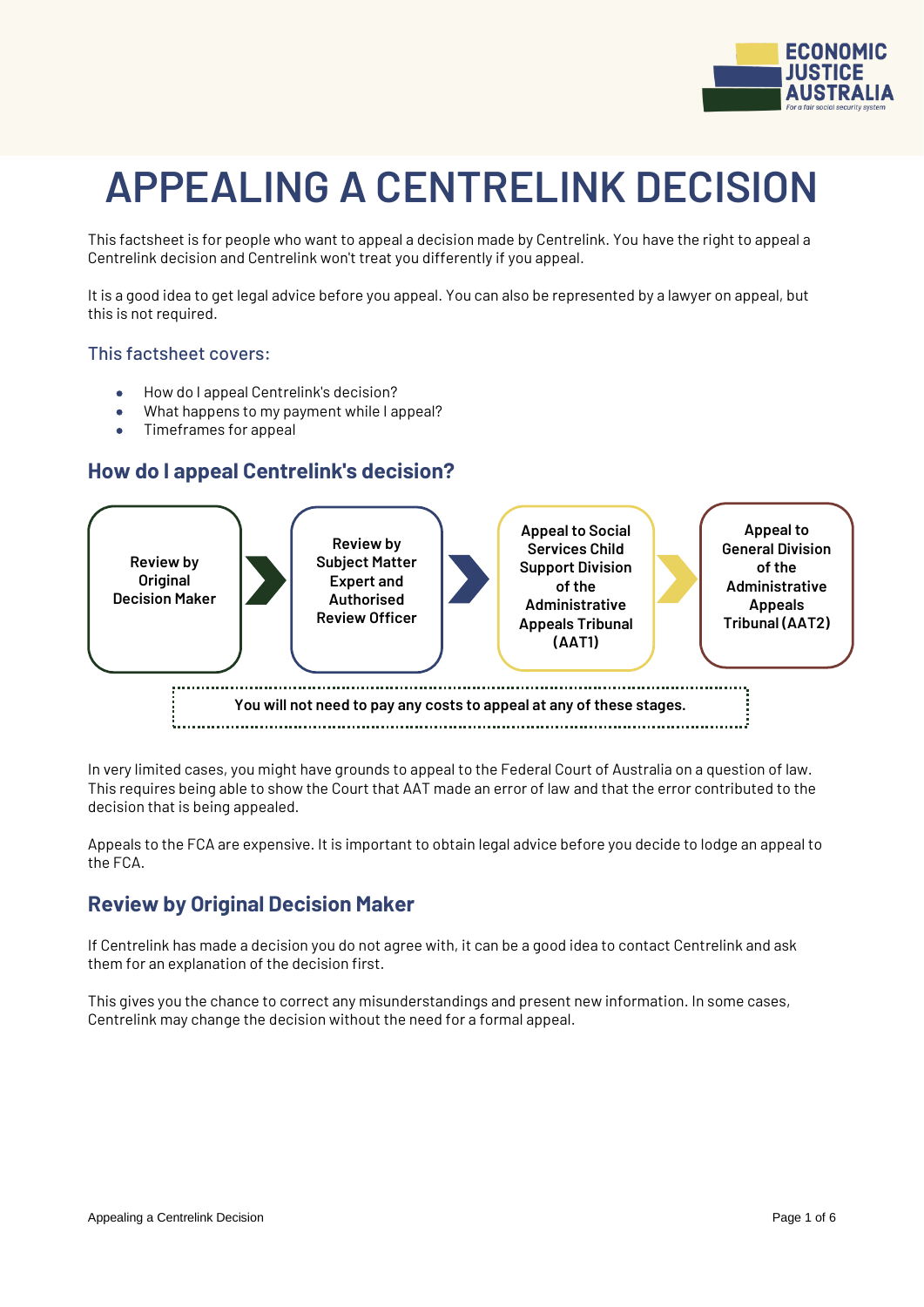

# **Review by Subject Matter Expert and ARO**

If you do not agree with the explanation provided by the Original Decision Maker, you have a right to appeal to a Centrelink Authorised Review Officer (ARO).

#### How do I appeal?



You can appeal the decision by either:

- Phoning Centrelink of visiting a Centrelink office and telling them you wish to appeal. If you submit a request for review by phone, keep a record of the date and time of the call and ask the Centrelink call centre officer for a receipt number so you have proof of the conversation.
- Completing and providing to Centrelink a form called "Review of Decision" whichh can be foun[d here.](https://www.humanservices.gov.au/individuals/forms/centrelink)

#### Time limits



If you are appealing the rejection, cancellation or rate of payment you must lodge the appeal within 13 weeks of being given written notice of the original decision. If you lodge later, you may not receive back payment. There are no time limits to submit a request for a review of a Centrelink debt.

If you are appealing a decision to raise a debt against you, there is no time limit for appealing to an ARO, even if you have paid off the debt completely.

See the timeframe table at the end of this factsheet for full details of appeal timeframes for different payments.

#### Appeal process

|  | _  |
|--|----|
|  | __ |
|  | _  |
|  | _  |

Your request for a review may first be allocated to a Subject Matter Expert (SME) if your matter is complex.

An SME is a Centrelink officer who has specialist knowledge of particular payment type or payment and eligibility criteria. The SME must either decide completely in your favour or refer your matter to an ARO. Sometimes the SME will call to ask for additional evidence. If the SME makes a decision you do not agree with, you are entitled to have the decision reviewed by an ARO.

An ARO is a senior Centrelink officer who is independent from your matter and has experience in reviewing decisions. They will:

- Where possible, talk to you about the decision
- Look at the facts, the law and policy
- Change the decision if it is not correct
- Advise you in writing about the result of the review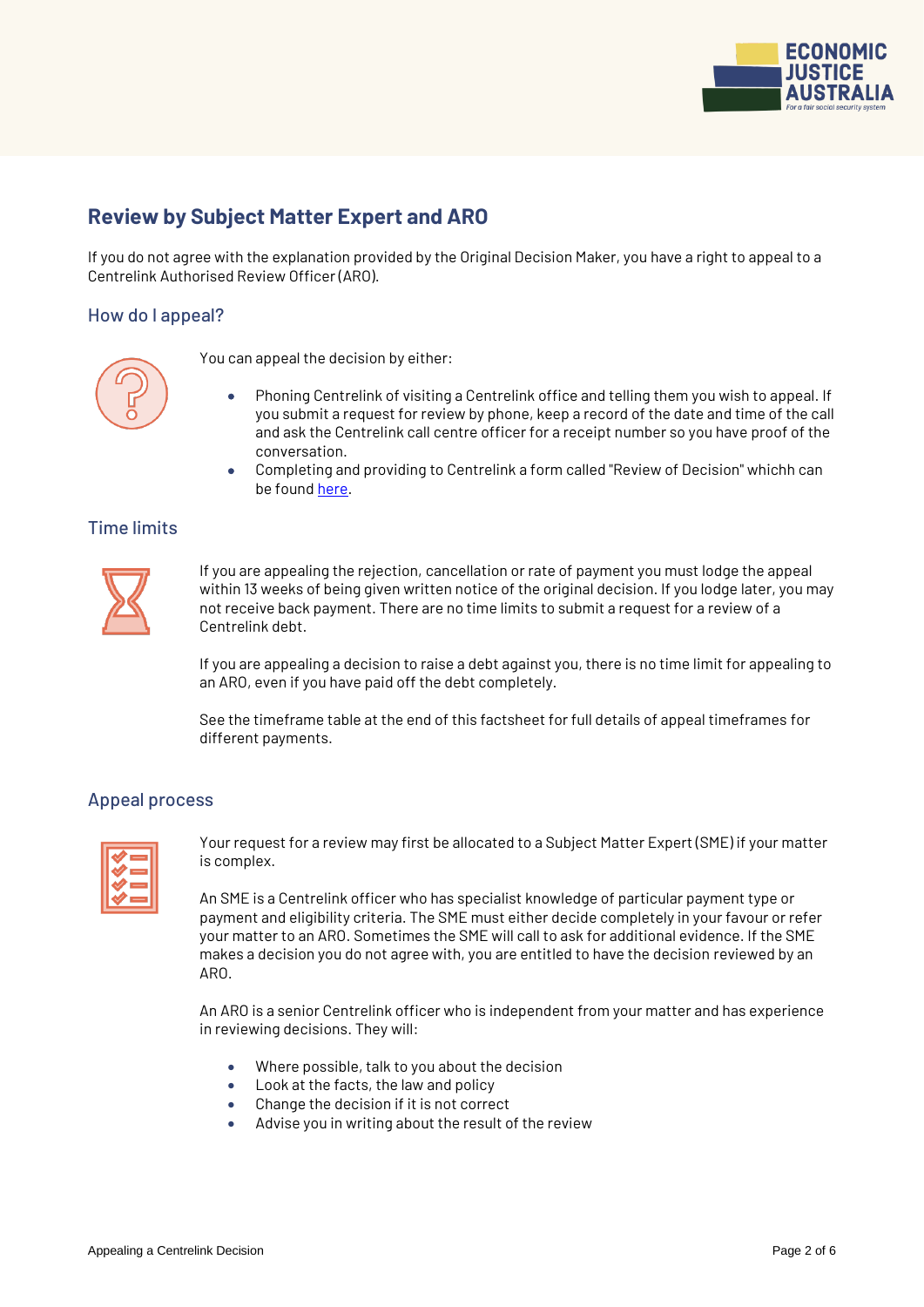

Usually the ARO will try to call you before you make a decision. If you do not answer, they will make their decision without obtaining any further information from you.

It can take many months for the ARO to make a decision. If you have no sources of income and your appeal is about being paid a Centrelink payment, you should tell Centrelink to treat your appeal as urgent. This means you should hear from the ARO within 7 to 10 days. You should also seek legal advice from your nearest NSSRN member centre.

# **AAT1**

If you disagree with the decision made by the ARO, you have the right to appeal to the Social Services Child Support Division of the Administrative Appeals Tribunal (AAT1). The AAT1 is independent from Centrelink.

### How do I appeal?



You can lodge your appeal:

- By completing an application form which you can ask AAT1 to send to you or printing the form found at [www.aat.gov.au](http://www.aat.gov.au/)
- Online at www.aat.gov.au;
- By phoning AAT1 on **1800 228 333**.

When the AAT-1 has received your application, you will receive a letter confirming that your application has been received.

Within a few weeks of the application being lodged, the AAT1 will send another letter with a hearing date. Hearings can be held by phone but it is better to appear in person.

### Time limits



If you are appealing the rejection, cancellation or rate of payment, you must appeal to the AAT1 within 13 weeks of being given notice of the ARO decision in order to receive full back pay if you appeal is successful.

If you are appealing a decision to raise a debt against you, there is no time limit for appealing to an ARO, even if you have paid off the debt completely.

#### Appeal process



What to expect at your hearing:

- Your hearing will be relatively informal
- In most cases, the hearing will be held with just you and one AAT1 member
- Centrelink will not be present at most AAT1 hearings. You will be provided with a copy of the papers prepared by Centrelink in relation to its decision. These documents will also be provided to the AAT1 Member who will hear your matter.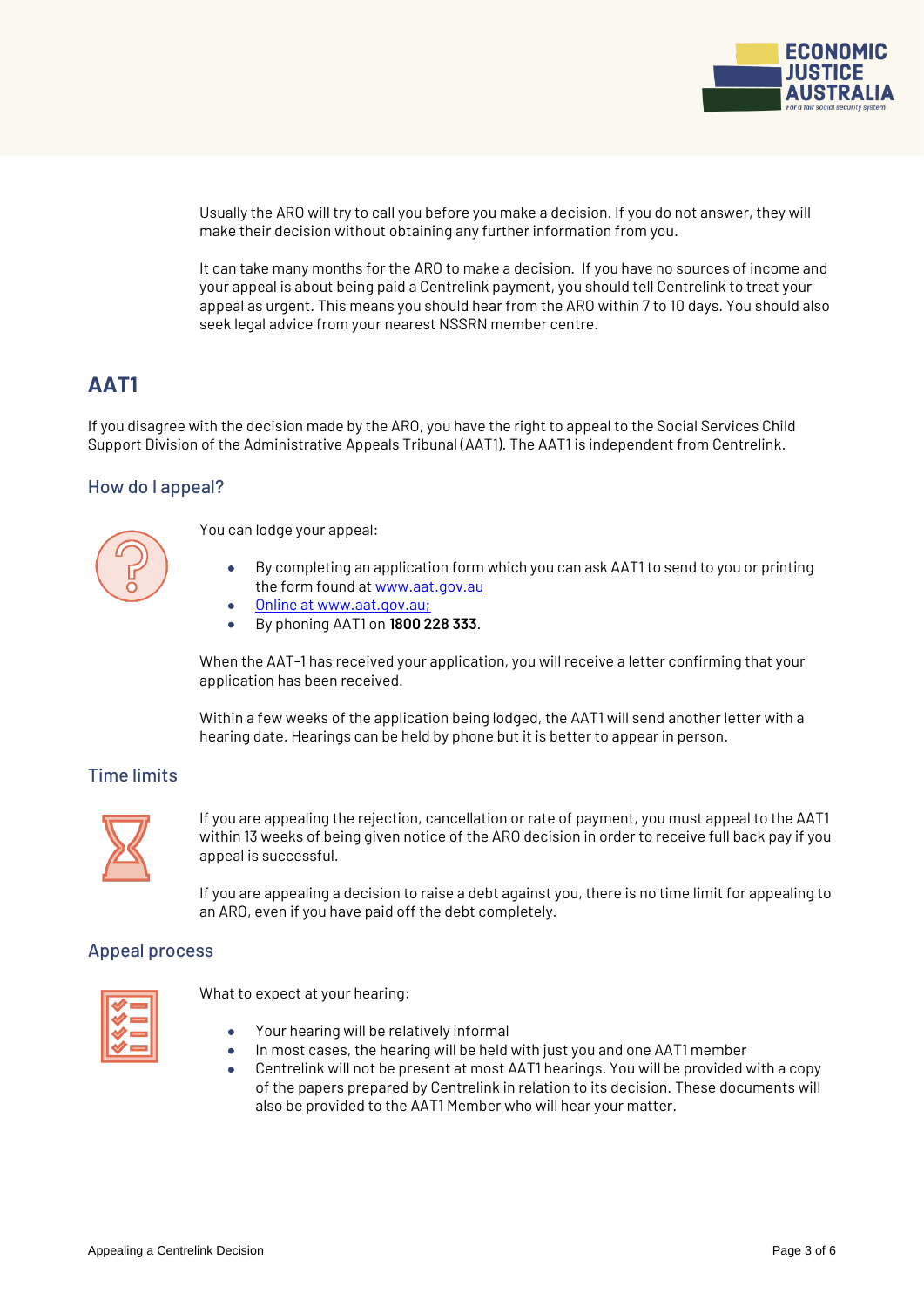

What you should do to prepare for your hearing:

- You can bring a support worker with you to the hearing
- You should obtain as much evidence as possible to demonstrate your circumstances. This can be very important, as new evidence is often the reason why appeals are successful.
- You can send in any documents to the AAT by email, post or in person before the hearing date
- You can also present new information or documents at the hearing.
- It does not matter if you did not give this information to Centrelink.

# **AAT2**

If you disagree with the decision made by the AAT1 member, you have a right to appeal to the General Division of the Administrative Appeals Tribunal (AAT2). If you are successful at AAT1, Centrelink may also choose to appeal the decision to the AAT2.

#### How do I appeal?



You can lodge your appeal:

- By completing an application form which you can ask AAT1 to send to you or printing the form found at [www.aat.gov.au](http://www.aat.gov.au/)
- Online at www.aat.gov.au;
- By phoning AAT1 on **1800 228 333**.

When the AAT2 has received your application, you will receive a letter confirming that your request for review has been received.

Within a few weeks of the application being lodged, the AAT2 will send another letter with a date for the Preliminary Conference. If a hearing date is set, the AAT2 will send another letter with the details.

#### Time limits



An appeal to the AAT2 must be made within 28 days of receiving the decision made by the AAT1.

If you appeal after the 28 days has expired, you can apply for an extension of time, although this will only be granted in certain circumstances.

#### Appeal process



You should get legal advice on whether it is a good idea to proceed with an appeal from your closest NSSRN member centre. To ensure you comply with time limits, you can lodge the claim and later withdraw it if you do not wish to proceed.

The AAT2 is more formal but it is still flexible.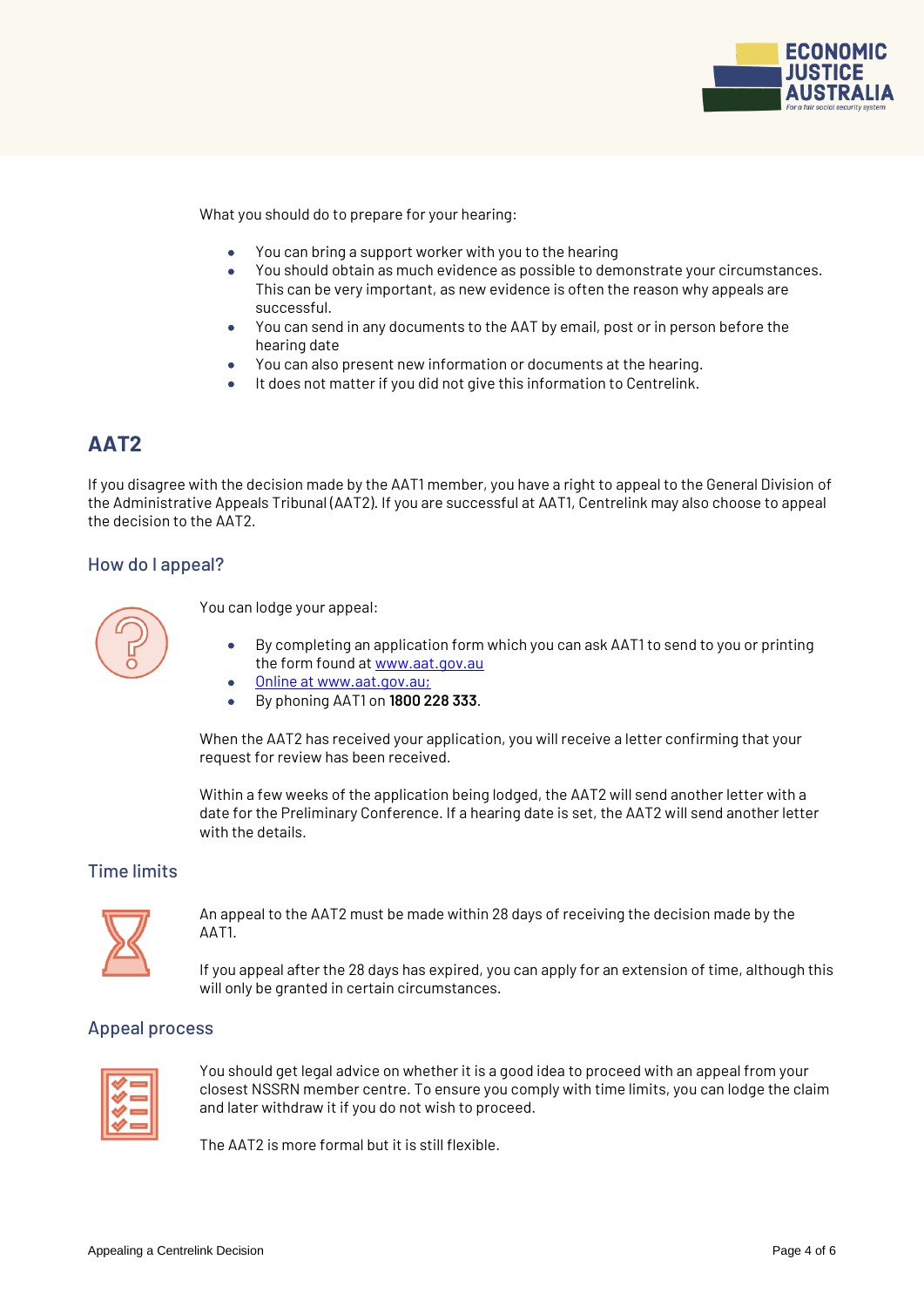

First, there will be at least one meeting between you, a representative from Centrelink, and the Tribunal Registrar to discuss the issues about your case to see if the matter can be resolved without a hearing. This is called a Preliminary Conference and is often conducted by telephone.

At the Preliminary Conference you can negotiate with Centrelink to resolve your issue. Centrelink may be willing to settle the matter. You should seek advice from your nearest NSSRN Member Centre before you accept or reject any offer from Centrelink.

Any settlement agreed to at the Preliminary Conference will be the final binding decision.

If the matter is not resolved at the Preliminary Conference, or you or Centrelink do not otherwise withdraw the appeal, a date will be set for a hearing and your case will be heard by an AAT2 Tribunal Member who will then give their decision on the matter.

## **What happens to my payment while I appeal?**

Payment pending review enables you to continue to be paid whilst you are waiting a decision from an ARO or an AAT1 member.

It is up to Centrelink to decide whether to grant payment pending review.

In deciding whether to grant payment pending review, Centrelink will consider whether you will be placed in severe financial hardship and/or your caring responsibilities, medical condition(s), accommodation will be significantly adversely affected if not granted. Your appeal also needs to have merit.

Payments made during a period of payment pending review are not recoverable as a debt.

Payment pending review is not available for AAT2 decisions. However, you may be able make a request for a 'Stay Order' from the AAT2.

A request for a 'Stay Order' must be done in writing by filling out the AAT 'Request for Stay Order' form. The form can be foun[d here.](https://www.aat.gov.au/AAT/media/AAT/Files/Forms/Request-for-Stay-Order.pdf)

Before lodging a request for a 'Stay Order' it is a good idea to receive legal advice. If the decision is not in your favour, Centrelink will recover any payments made to you under the Stay Order.

If you have no sources of income and your appeal is about being paid a Centrelink payment, you should tell Centrelink to treat your appeal as urgent. This means you should hear from the ARO within 7 to 10 days. You should also seek legal advice from your nearest NSSRN member centre.